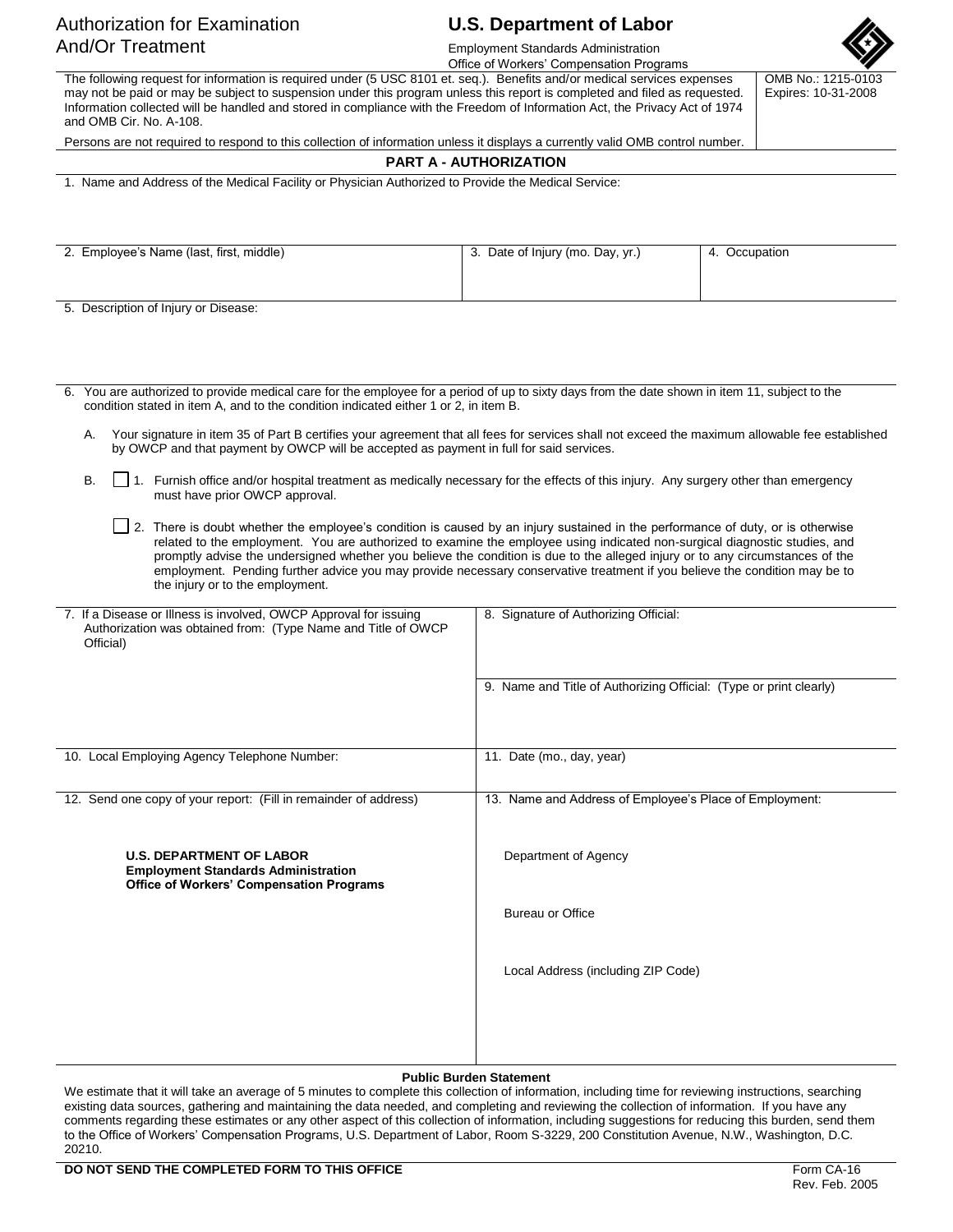| <b>PART B - ATTENDING PHYSICIAN'S REPORT</b>                                                                                                             |                                                                                                                |                                                       |                                             |  |
|----------------------------------------------------------------------------------------------------------------------------------------------------------|----------------------------------------------------------------------------------------------------------------|-------------------------------------------------------|---------------------------------------------|--|
| 14. Employee's Name (last, first, middle)                                                                                                                |                                                                                                                |                                                       |                                             |  |
|                                                                                                                                                          |                                                                                                                |                                                       |                                             |  |
| 15. What History of Injury or Disease Did Employee Give You?                                                                                             |                                                                                                                |                                                       |                                             |  |
|                                                                                                                                                          |                                                                                                                |                                                       |                                             |  |
|                                                                                                                                                          |                                                                                                                |                                                       |                                             |  |
| 16. Is there any History or Evidence of Concurrent or Pre-existing Injury, Disease, or Physical Impairment?                                              |                                                                                                                |                                                       | 16a. IDC-9 Code                             |  |
| (If yes, please describe)                                                                                                                                |                                                                                                                |                                                       |                                             |  |
| Yes<br>No                                                                                                                                                |                                                                                                                |                                                       |                                             |  |
|                                                                                                                                                          | 17. What are Your Findings? (Include results of X-rays, laboratory tests, etc.)<br>18. What is Your Diagnosis? |                                                       | 18a. IDC-9 Code                             |  |
|                                                                                                                                                          |                                                                                                                |                                                       |                                             |  |
| 19. Do You Believe the Condition Found was Caused or Aggravated by the Employment Activity Described? (Please explain your answer if there is<br>doubt). |                                                                                                                |                                                       |                                             |  |
| Yes<br>No                                                                                                                                                |                                                                                                                |                                                       |                                             |  |
| 20. Did Injury Require Hospitalization?<br>Yes<br>No                                                                                                     |                                                                                                                |                                                       | 21. Is Additional Hospitalization Required? |  |
| If yes, date of admission (mo., day, year)                                                                                                               |                                                                                                                |                                                       |                                             |  |
| Date of discharge (mo., day, year)                                                                                                                       |                                                                                                                | Yes                                                   | No                                          |  |
| 22. Surgery (If any, describe type)                                                                                                                      |                                                                                                                |                                                       | 23. Date Surgery Performed (mo., day, year) |  |
|                                                                                                                                                          |                                                                                                                |                                                       |                                             |  |
| 24. What (Other) Type of Treatment Did You Provide?                                                                                                      |                                                                                                                |                                                       | 25. What Permanent Effects, If Any, Do You  |  |
|                                                                                                                                                          |                                                                                                                | Anticipate?                                           |                                             |  |
|                                                                                                                                                          |                                                                                                                |                                                       |                                             |  |
| 26. Date of First Examination (mo., day, year)<br>27. Date(s) of Treatment (mo., day, year)                                                              |                                                                                                                | 28. Date of Discharge from Treatment (mo., day, year) |                                             |  |
|                                                                                                                                                          |                                                                                                                |                                                       |                                             |  |
| 29. Period of Disability (mo., day, year)(If termination date unknown, so                                                                                |                                                                                                                | 30. Is Employee Able to Resume                        |                                             |  |
| indicate)                                                                                                                                                |                                                                                                                |                                                       |                                             |  |
| Total Disability: From<br>To<br>Partial Disability: From<br>To                                                                                           |                                                                                                                | <b>Light Work</b><br>Regular Work                     | Date:<br>Date:                              |  |
|                                                                                                                                                          |                                                                                                                |                                                       |                                             |  |
| 31. If Employee is Able to Resume Work, Has He/She Been Advised?<br>Yes<br>If Yes, Furnish Date Advised<br>No                                            |                                                                                                                |                                                       |                                             |  |
|                                                                                                                                                          |                                                                                                                |                                                       |                                             |  |
| 32. If Employee is Able to Resume Only Light Work, Indicate the Extent of Physical Limitations and the Type of Work that Could Reasonably be             |                                                                                                                |                                                       |                                             |  |
| Performed with these Limitations.                                                                                                                        |                                                                                                                |                                                       |                                             |  |
|                                                                                                                                                          |                                                                                                                |                                                       |                                             |  |
| 33. General Remarks and Recommendations for Future Care, if Indicated. If you have made a Referral to Another Physician or to a Medical Facility,        |                                                                                                                |                                                       |                                             |  |
| Provide Name and Address.                                                                                                                                |                                                                                                                |                                                       |                                             |  |
|                                                                                                                                                          |                                                                                                                |                                                       |                                             |  |
|                                                                                                                                                          |                                                                                                                |                                                       |                                             |  |
| 34. Do You Specialize?<br>Yes<br>No<br>(If yes, state specialty)                                                                                         |                                                                                                                |                                                       |                                             |  |
|                                                                                                                                                          |                                                                                                                |                                                       |                                             |  |
| 35. SIGNATURE OF PHYSICIAN. I certify that all the statements in                                                                                         |                                                                                                                | 36. Address (No., Street, City, State, ZIP Code)      |                                             |  |
| response to the questions asked in Part B of this form are true,<br>complete and correct to the best of my knowledge. Further, I                         |                                                                                                                |                                                       |                                             |  |
| false or misleading<br>understand that any<br>statement or<br>misrepresentation or concealment of material fact which is knowingly                       |                                                                                                                |                                                       |                                             |  |
| made may subject me to felony criminal prosecution.                                                                                                      |                                                                                                                | 37. Tax Identification Number                         | 39. Date of Report                          |  |
|                                                                                                                                                          |                                                                                                                |                                                       |                                             |  |
|                                                                                                                                                          |                                                                                                                | 38. National Provider System Number                   |                                             |  |
|                                                                                                                                                          |                                                                                                                |                                                       |                                             |  |
|                                                                                                                                                          |                                                                                                                |                                                       |                                             |  |
|                                                                                                                                                          |                                                                                                                |                                                       |                                             |  |

MEDICAL BILL: Charges for your services should be presented to the AMA standard "Health Insurance Claim From" (AMA OP 407/408/409; OWCP-1500a, or HCFA 1500). Service must be itemized by Current Procedural Terminology Code (CPT 4) and the form must be signed.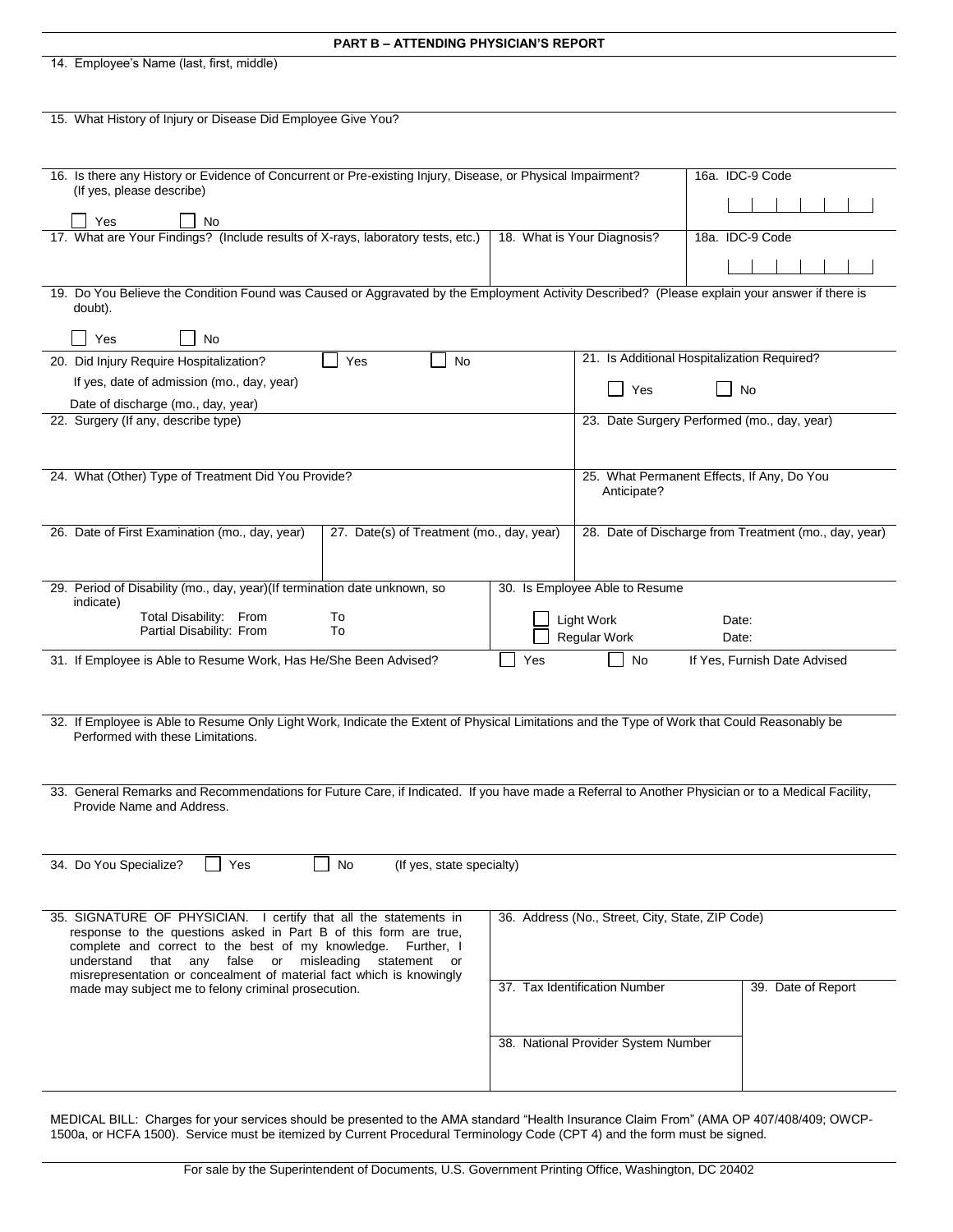## **INSTRUCTIONS FOR AUTHORIZING OFFICIAL FOR COMPLETION OF PART A**

| <b>SELECTION OF</b><br><b>PHYSICIAN</b>     |           | A Federal employee injured by accident while in the performance of duty has the initial right to<br>select a physician of his/her choice to provide necessary treatment. The supervisor shall<br>immediately authorize examination and appropriate medical care by use of Form CA-16 to either a<br>United States medical officer/hospital or any duly qualified physician/hospital of the employee's<br>choice.                                                                                                                                         |
|---------------------------------------------|-----------|----------------------------------------------------------------------------------------------------------------------------------------------------------------------------------------------------------------------------------------------------------------------------------------------------------------------------------------------------------------------------------------------------------------------------------------------------------------------------------------------------------------------------------------------------------|
|                                             |           | If the employee elects to be treated by a private physician, a copy of the American Medical<br>Association standards billing form (AMA OP 407/408/409; OWCP-1500a) should be supplied<br>together with Form CA-16.                                                                                                                                                                                                                                                                                                                                       |
|                                             |           | A physician who is debarred from the FECA program as provided at 20 CFR 10.450-457 may not<br>be authorized to examine or treat an injured Federal employee.                                                                                                                                                                                                                                                                                                                                                                                             |
|                                             |           | Generally, 25 miles from the place of injury, employing agency, or the employee's home is a<br>reasonable distance to travel for medical care; however, other pertinent factors must also be<br>considered.                                                                                                                                                                                                                                                                                                                                              |
| <b>PERIOD OF</b><br><b>AUTHORIZATION</b>    | o         | Form CA-16 is valid for up to sixty days from date of issuance, and may be terminated earlier upon<br>written notice from OWCP to the provider. It should not be used to authorize a change of<br>physicians after the initial choice is exercised by the employee.                                                                                                                                                                                                                                                                                      |
| <b>FEDERAL MEDICAL</b><br><b>FACILITIES</b> | o         | U.S. medical facilities include Public Health Service, Military or VA hospitals. Federal health<br>service facilities (health units) established under 5 USC 7901 are not U.S. medical facilities as<br>used herein (see 20 CFR 10.400).                                                                                                                                                                                                                                                                                                                 |
| <b>DEFINITION</b><br><b>OF INJURY</b>       | o         | The term "injury" includes damage to or destruction of medical braces, artificial limbs and other<br>prosthetic devices. Eyeglasses and hearing aids are included only if the damages were incidental<br>to a personal injury which required medical services. Treatment for illness or disease should not<br>be authorized unless approval is first obtained from OWCP.                                                                                                                                                                                 |
| <b>DEFINITION OF</b><br><b>PHYSICIAN</b>    | o         | The term "physician" includes doctors of medicine (MD), surgeons, podiatrists, dentists, clinical<br>psychologists, optometrists, chiropractors and osteopathic practitioners within the scope of their<br>practice as defined by State law. The reimbursable services of chiropractors under the FECA are<br>limited by statute to physical examination, related laboratory tests and X-rays to diagnose a<br>subluxation of the spine; and treatment consisting of manual manipulation of the spine to correct a<br>subluxation demonstrated by X-ray. |
| <b>FORM</b><br><b>COMPLETION</b>            | $\bullet$ | Part A shall be completed in full by the authorizing official. The authorization is not valid unless<br>the name and address of the physician or hospital is entered in Item 1 and the signature of the<br>authorizing official appears in Item B. Check B1 or B2 or Item 6, whichever is appropriate. In case<br>of illness or disease, only Box B2 may be checked.                                                                                                                                                                                     |
|                                             |           | Show the address of the proper OWCP Office in Item 12. Send original and one copy of Form CA-<br>16 to the medical officer or physician. If issued for illness or disease, a copy must also be sent to<br>OWCP.                                                                                                                                                                                                                                                                                                                                          |
| <b>ADDITIONAL</b><br><b>INFORMATION</b>     | $\bullet$ | See 20 CFR and/or Chapter 810, Federal Personnel Manual (FPM)<br>Information for Physician - See Reverse Side                                                                                                                                                                                                                                                                                                                                                                                                                                            |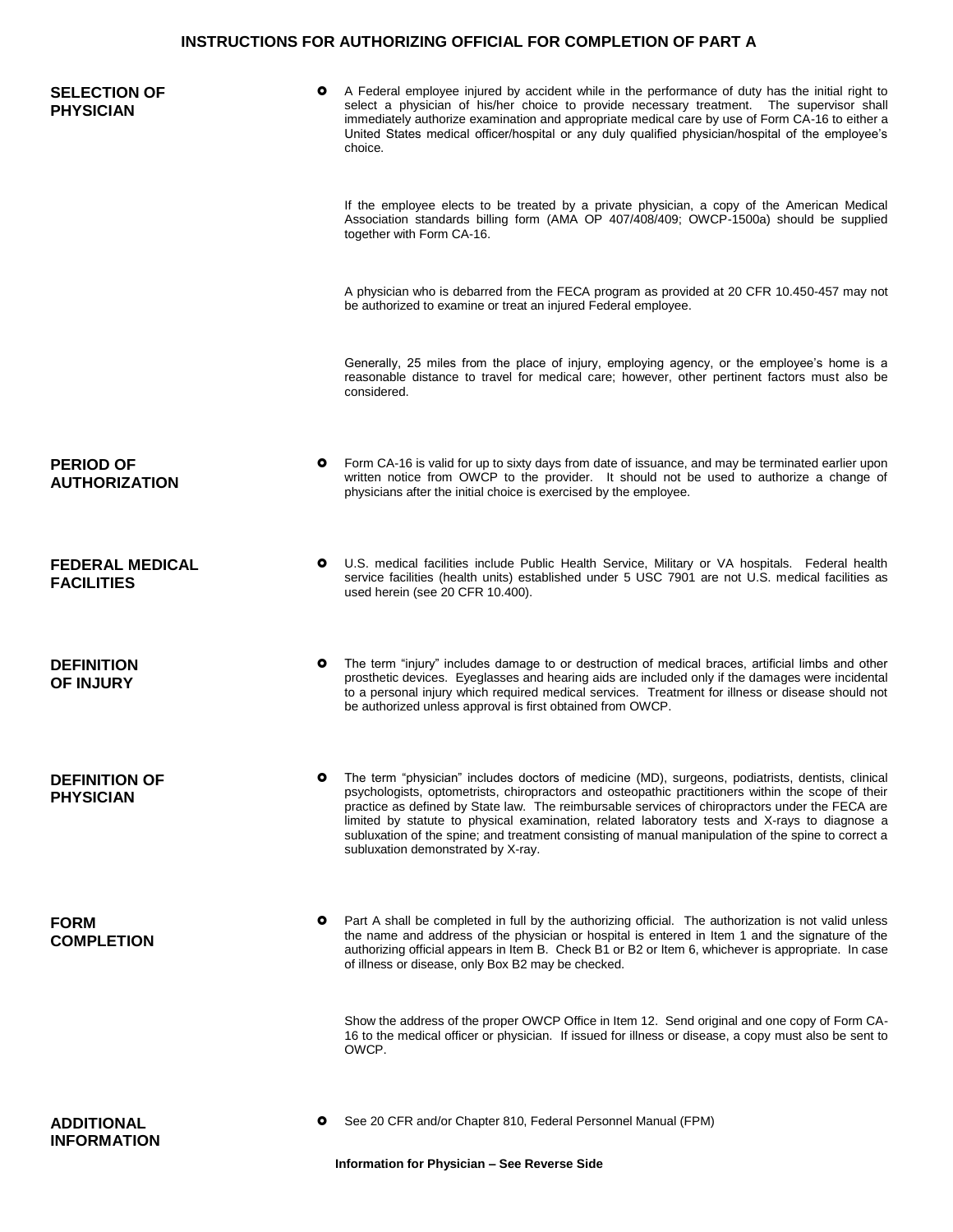## **INFORMATION FOR PHYSICIAN**

| <b>YOUR</b><br><b>AUTHORIZATION</b>                             | o         | Please read Part A of Form CA-16. You are authorized to examine and provide treatment for the<br>injury or disease described in Item 5, for a period of not more than 60 days from the date of<br>issuance, subject to the conditions in Item 6. A physician who is debarred from the FECA program<br>as provided at 20 CFR 10.450-457 may not be authorized to examine or treat an injured Federal<br>employee. Authorization may be terminated earlier upon written notice from OWCP. For<br>extension of the authorization to treat beyond the 60 day period, apply to the office shown in Part<br>A. Item 12. |
|-----------------------------------------------------------------|-----------|-------------------------------------------------------------------------------------------------------------------------------------------------------------------------------------------------------------------------------------------------------------------------------------------------------------------------------------------------------------------------------------------------------------------------------------------------------------------------------------------------------------------------------------------------------------------------------------------------------------------|
|                                                                 |           | This form covers office visits and consultations, laboratory work, hospital services (including<br>inpatient), x-rays, MRIs, CT scans, physical therapy, emergency services (including surgery) and<br>chiropractic services. Chiropractic services are limited to charges for physical examinations and x-<br>rays to diagnose a subluxation of the spine and treatment consisting of manual manipulation of the<br>spine to correct a subluxation demonstrated by x-ray.                                                                                                                                        |
|                                                                 |           | This form does not cover elective and non-emergency surgery, home exercise equipment,<br>whirlpools, mattresses, spa/gym membership and work hardening programs.                                                                                                                                                                                                                                                                                                                                                                                                                                                  |
| <b>USE OF CONSULTANTS</b><br><b>AND HOSPITALS</b>               | ۰         | You may utilize consultants, laboratories and local hospitals, if needed. Authorize semi-private<br>accommodations unless a private room is medically necessary. Ancillary treatment may be<br>provided to a hospitalized employee as necessary.                                                                                                                                                                                                                                                                                                                                                                  |
| <b>REPORTS</b>                                                  | o         | After examination, complete items 14 through 39, of Part B, and send your report, together with<br>any additional narrative or explanatory material, to the address listed in Part A, item 12. If the<br>employee sustained a traumatic injury and is disabled for work, reports on Form CA 17, "Duty<br>Status Report" may be required by the employing agency during the first 45 days of disability. If<br>disability continues beyond 45 days, monthly reports should be submitted. Reports from all<br>consultants are also required. Delay in submitting medical reports may delay payment of benefits.     |
| <b>RELEASE OF</b><br><b>RECORDS</b>                             | o         | Injury reports are the official records of OWCP. They shall not be released to anyone nor may any<br>other use be made of them without the approval of OWCP.                                                                                                                                                                                                                                                                                                                                                                                                                                                      |
| <b>BILLING FOR</b><br><b>SERVICES</b>                           | $\bullet$ | OWCP requires that charges be itemized using the AMA standard "Health Insurance Claim Form"<br>(AMA OP 407/408/409; OWCP-1500, or HCFA-1500). Each procedure must be identified. In<br>Column 24 C of the form, by the applicable Current Procedural Terminology $(4th$ edition) Code<br>CPT 4). A copy of the form may be supplied by the employee at the time treatment is sought.                                                                                                                                                                                                                              |
|                                                                 | $\bullet$ | Payment for chiropractic services is limited to charges for physical examinations, related<br>laboratory tests, and X-rays to diagnose a subluxation of the spine; and treatment consisting of<br>manual manipulation of the spine to correct a subluxation demonstrated by X-ray.                                                                                                                                                                                                                                                                                                                                |
| <b>TAX IDENTIFICATION</b><br><b>NUMBER</b>                      | o         | The provider's Tax Identification Number (TIN) is an important identified in the OWCP system. To<br>speed processing and to reduce inaccuracy of payment, the provider's TIN (Employer<br>Identification Number or SSN) should be shown on all reports and billings submitted to OWCP. If<br>possible, providers should decide on a single TIN – either corporate or personal – which is used<br>consistently on OWCP claims.                                                                                                                                                                                     |
| <b>ADDITIONAL</b><br><b>INFORMATION</b>                         | o         | Contact the OWCP shown in Item 12 of Part A.                                                                                                                                                                                                                                                                                                                                                                                                                                                                                                                                                                      |
| Please Remove These Instructions Before Submitting Your Report. |           |                                                                                                                                                                                                                                                                                                                                                                                                                                                                                                                                                                                                                   |